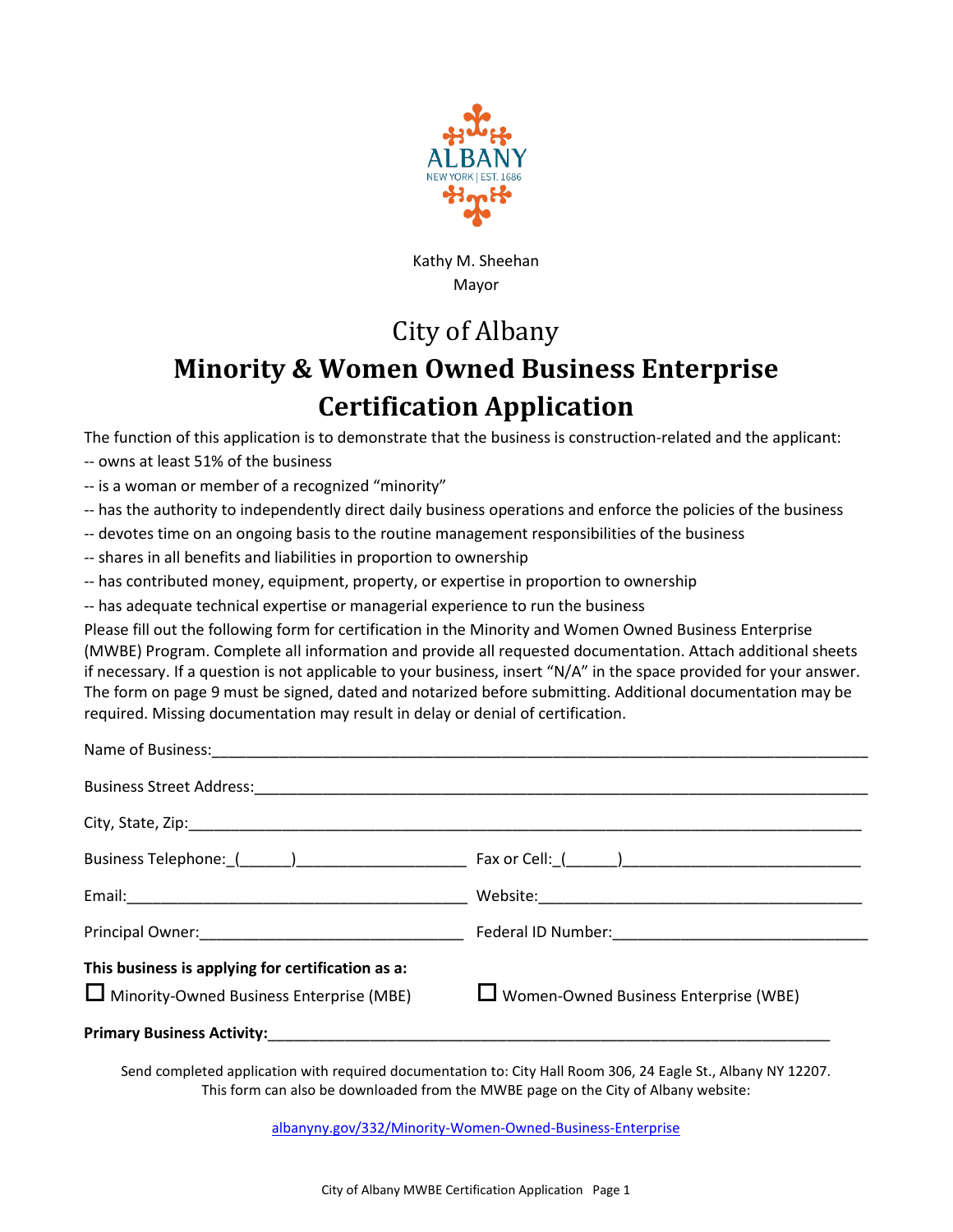| Is this business certified as an M/WBE by another Governmental Agency?                                                                                                                                                                                                                                                                         | $\Box$ Yes $\Box$ No                                                                                                                                                                                                          |  |  |
|------------------------------------------------------------------------------------------------------------------------------------------------------------------------------------------------------------------------------------------------------------------------------------------------------------------------------------------------|-------------------------------------------------------------------------------------------------------------------------------------------------------------------------------------------------------------------------------|--|--|
| If Yes, complete the following: (attach copies of certification letters)                                                                                                                                                                                                                                                                       |                                                                                                                                                                                                                               |  |  |
|                                                                                                                                                                                                                                                                                                                                                |                                                                                                                                                                                                                               |  |  |
|                                                                                                                                                                                                                                                                                                                                                |                                                                                                                                                                                                                               |  |  |
| Has MWBE certification been rejected or denied by another Governmental Agency? $\Box$ Yes $\Box$ No                                                                                                                                                                                                                                            |                                                                                                                                                                                                                               |  |  |
| If yes, complete the following:                                                                                                                                                                                                                                                                                                                |                                                                                                                                                                                                                               |  |  |
|                                                                                                                                                                                                                                                                                                                                                |                                                                                                                                                                                                                               |  |  |
|                                                                                                                                                                                                                                                                                                                                                |                                                                                                                                                                                                                               |  |  |
| governmental agency, department or authority?<br>$\Box$ Yes<br>$\Box$ No                                                                                                                                                                                                                                                                       | Is this business currently involved in the bidding process or other contract/purchase order negotiations with any<br>If yes, please identify agency, department or authority.                                                 |  |  |
| <b>Type of Business:</b><br>$\Box$ Corporation<br>Date Established:___________________<br>$\Box$ Partnership<br>Date Established: National Property of the Contract of the Contract of the Contract of the Contract of the Contract of the Contract of the Contract of the Contract of the Contract of the Contract of the Contract of the Con |                                                                                                                                                                                                                               |  |  |
| Did the Business exist under a different type of ownership prior to the date indicated above?<br>$\Box$ Yes<br>$\Box$ No                                                                                                                                                                                                                       | If yes, Explain: The Contract of the Contract of the Contract of the Contract of the Contract of the Contract of the Contract of the Contract of the Contract of the Contract of the Contract of the Contract of the Contract |  |  |
| Has the Certification of Incorporation or business certificate been amended?<br>$\Box$ Yes<br>$\Box$ No                                                                                                                                                                                                                                        |                                                                                                                                                                                                                               |  |  |
| Method of Acquisition (check all applicable)<br>$\Box$ Started New Business<br>$\Box$ Inherited Business<br>$\Box$ Secured Concession                                                                                                                                                                                                          | $\Box$ Bought Existing Business<br>$\Box$ Secured Franchise<br>Merger or Consolidation                                                                                                                                        |  |  |
|                                                                                                                                                                                                                                                                                                                                                |                                                                                                                                                                                                                               |  |  |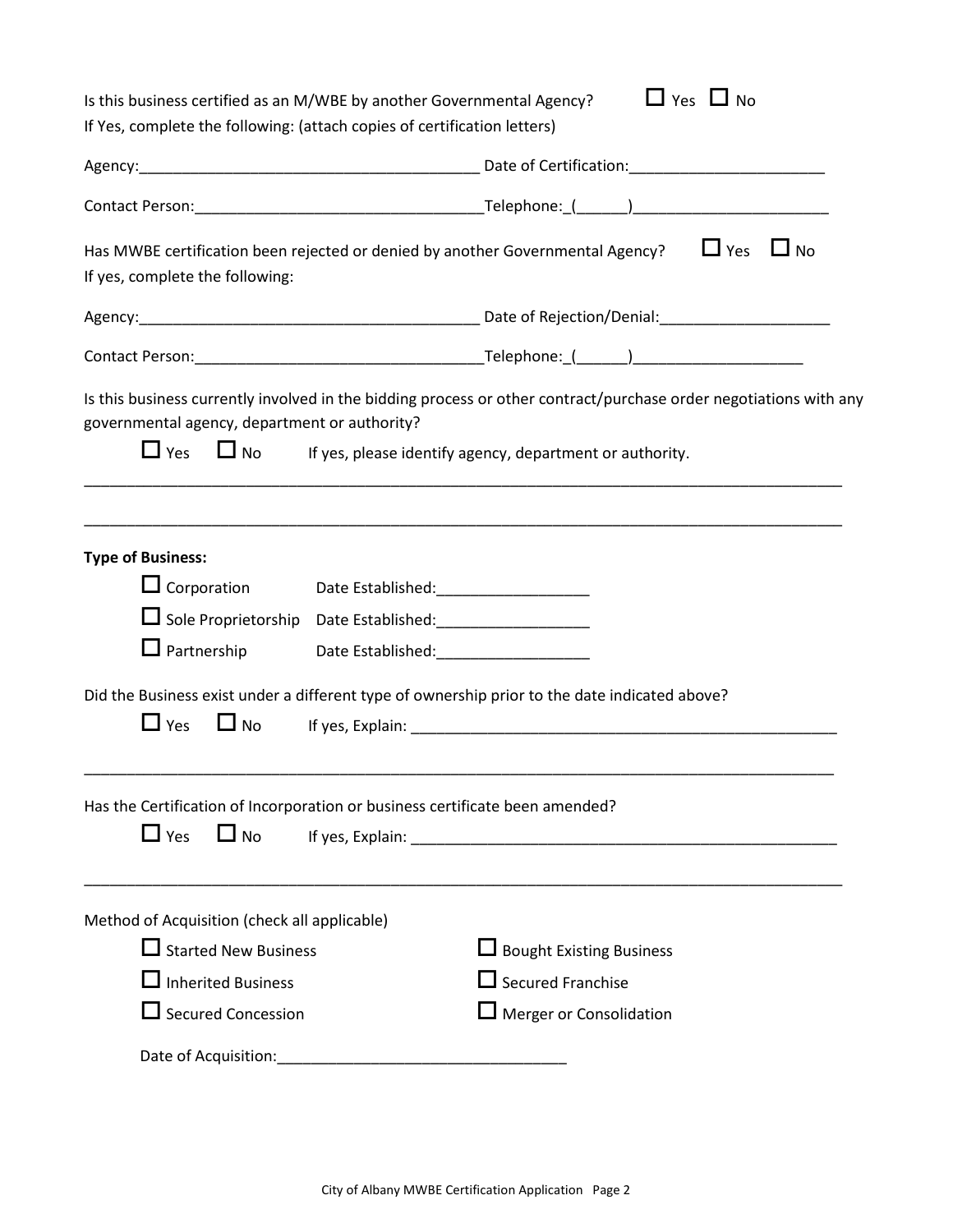| Name and Position of ALL Persons with ownership interest in the business:<br>Position:                                                                 | Race/Ethnic<br>% Owned Sex<br>Group Code (p.8) |
|--------------------------------------------------------------------------------------------------------------------------------------------------------|------------------------------------------------|
| Are all owners of the business United States citizens or have legal authorization to work in the U.S.?<br>If no, please identify individuals:          |                                                |
| Position:                                                                                                                                              | Race/Ethnic<br>Sex<br>Group Code (p.8)         |
| Name and Title of ALL Officers of applicant business:<br>Title:                                                                                        | Race/Ethnic<br>Sex<br>Group Code (p.8)         |
| Identify all individuals (Officers and/or Owners) who have an affiliation with any other business.<br><b>Business Name/Address</b>                     | Telephone                                      |
| If applicant business is a Corporation, Identify Number of Shares:<br>Common Authorized______________________Common Issued____________________________ |                                                |
|                                                                                                                                                        |                                                |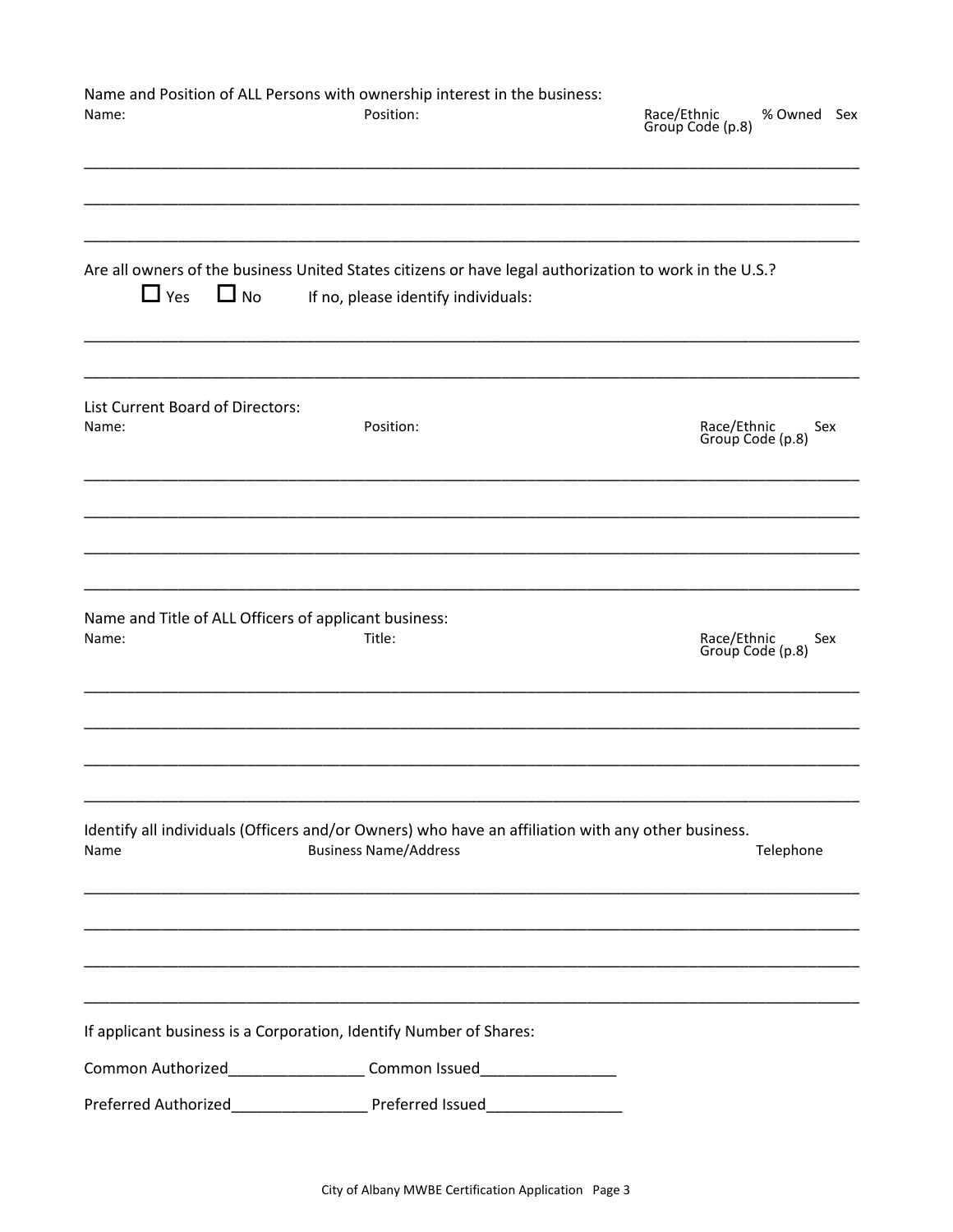| Total Number of Employees_____________                                                                                                                                  | # Full Time # Part Time |                            |  |
|-------------------------------------------------------------------------------------------------------------------------------------------------------------------------|-------------------------|----------------------------|--|
| Total Number of Minorities_____________                                                                                                                                 | Total Number of Women   |                            |  |
| Identify Individual(s) responsible for the following: (include sex and group code for each; see p. 8)<br>Name                                                           |                         | Race/Ethnic Group Code Sex |  |
|                                                                                                                                                                         |                         |                            |  |
|                                                                                                                                                                         |                         |                            |  |
|                                                                                                                                                                         |                         |                            |  |
|                                                                                                                                                                         |                         |                            |  |
|                                                                                                                                                                         |                         |                            |  |
|                                                                                                                                                                         |                         |                            |  |
|                                                                                                                                                                         |                         |                            |  |
|                                                                                                                                                                         |                         |                            |  |
|                                                                                                                                                                         |                         |                            |  |
|                                                                                                                                                                         |                         |                            |  |
| Please identify additional staff persons. If any individual works for another business, please provide detailed<br>information on business name, address and telephone: |                         |                            |  |
|                                                                                                                                                                         |                         |                            |  |
|                                                                                                                                                                         |                         |                            |  |
|                                                                                                                                                                         |                         |                            |  |
|                                                                                                                                                                         |                         |                            |  |
|                                                                                                                                                                         |                         |                            |  |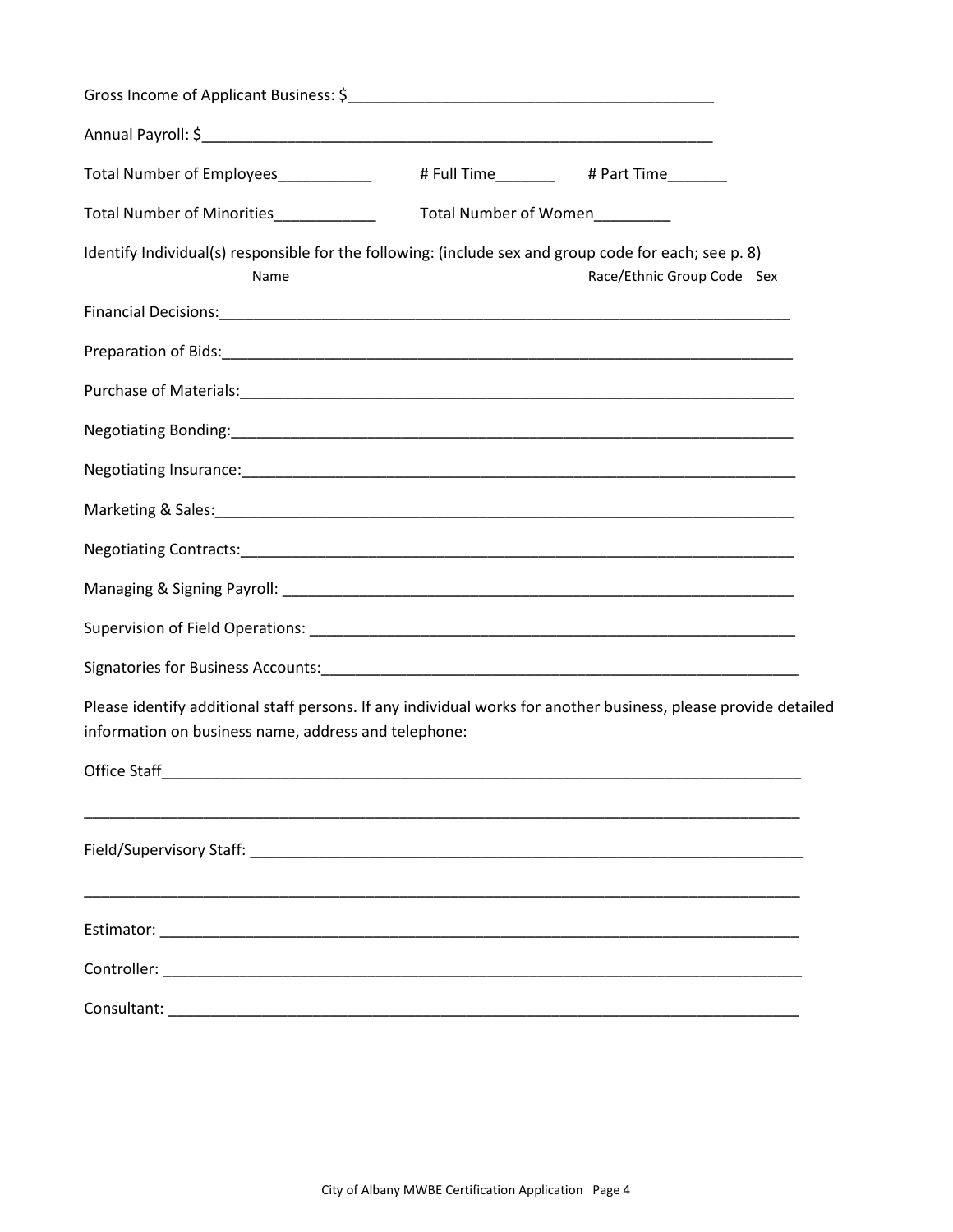| Please list all major business-related equipment owned by business:                                                                            |          |                                   |
|------------------------------------------------------------------------------------------------------------------------------------------------|----------|-----------------------------------|
|                                                                                                                                                |          |                                   |
|                                                                                                                                                |          |                                   |
|                                                                                                                                                |          |                                   |
| Please list all equipment rented or leased by business: (also include renter/lessor)                                                           |          |                                   |
|                                                                                                                                                |          |                                   |
|                                                                                                                                                |          |                                   |
|                                                                                                                                                |          |                                   |
| If this business shares any space with any other business, please provide the following:                                                       |          |                                   |
| Name of Business:                                                                                                                              | Address: | Telephone:                        |
|                                                                                                                                                |          |                                   |
|                                                                                                                                                |          |                                   |
|                                                                                                                                                |          |                                   |
|                                                                                                                                                |          |                                   |
| Attorney for business:                                                                                                                         |          |                                   |
|                                                                                                                                                |          |                                   |
|                                                                                                                                                |          |                                   |
| Accountant for business:                                                                                                                       |          |                                   |
|                                                                                                                                                |          |                                   |
|                                                                                                                                                |          | Telephone: _________________      |
| List three largest accounts for which the business has provided goods or services within the last two years:<br><b>Business Name and Phone</b> | Location | <b>Account Amount</b><br>Duration |
|                                                                                                                                                |          |                                   |
|                                                                                                                                                |          |                                   |
|                                                                                                                                                |          |                                   |
|                                                                                                                                                |          |                                   |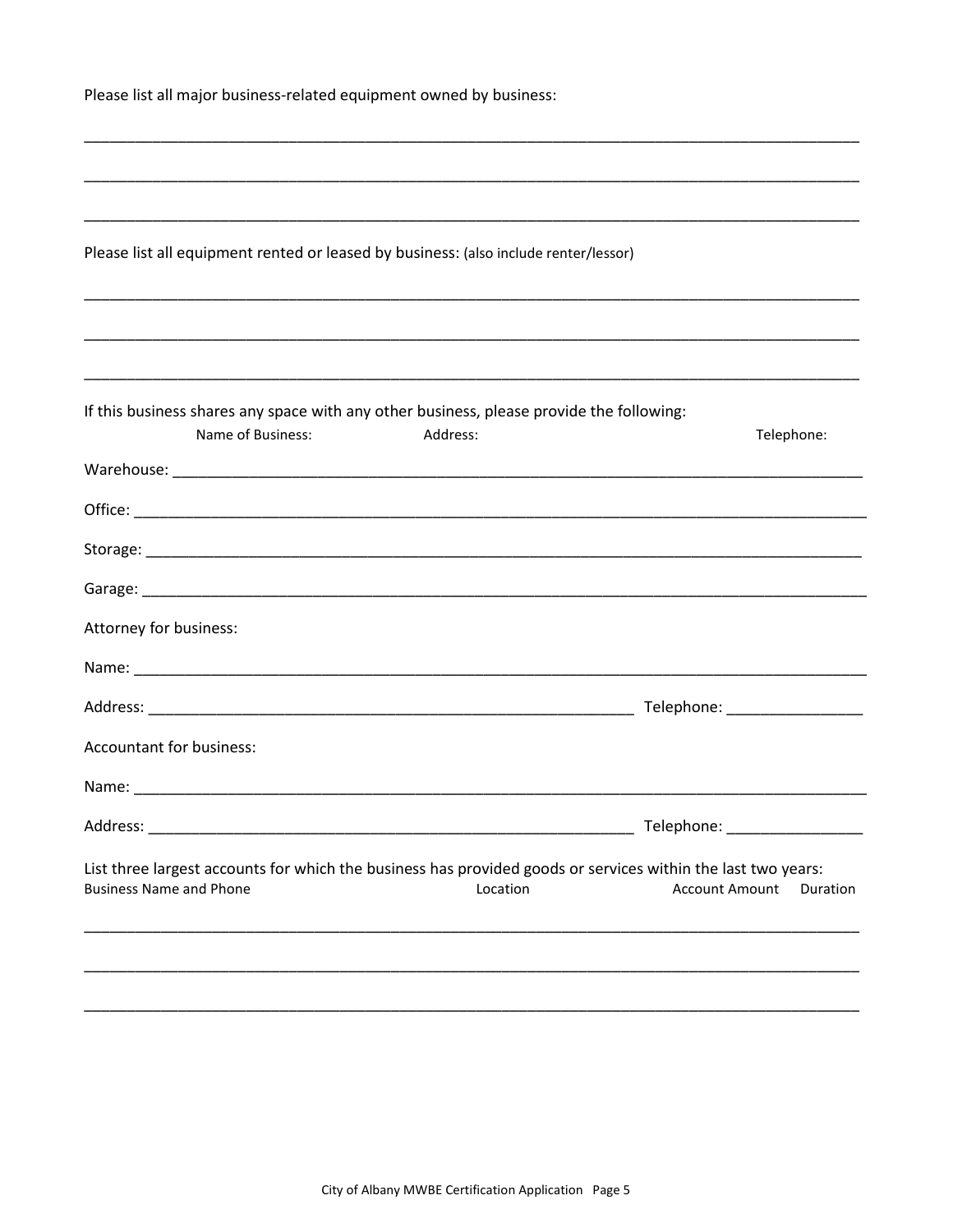# Identify Bank(s) where business accounts are maintained:<br>Bank Name & Address

Type of Account Account number

| Do you have a line of credit?<br>Source                                                                                                                                                                                   | $\Box$ Yes<br>$\Box$ No         | If yes, identify: | Limit                          | Name of Guarantor(s)         |
|---------------------------------------------------------------------------------------------------------------------------------------------------------------------------------------------------------------------------|---------------------------------|-------------------|--------------------------------|------------------------------|
| List major current creditors and/or lenders and types of investments and/or loans to the business:<br>Name of Creditor/lender                                                                                             |                                 |                   | Type of Investment/Credit/Loan | Dollar Value                 |
| If your company is owned in full or in part by another business, please identify the business and the percentage<br>of ownership interest.<br><b>Business Name</b>                                                        | Address                         |                   |                                | % Ownership                  |
| Is your business bonded?<br>Bonding Company <b>Example 2018</b> Service Service Company and Service Company and Service Company and Service Company                                                                       | $\Box$ Yes<br>$\Box$ No         | If yes, identify: |                                |                              |
|                                                                                                                                                                                                                           |                                 |                   |                                | Telephone                    |
| Primary services offered by your business. Check a maximum of FOUR options from the list below.<br>Include documentation of licensing/certification where needed (e.g. electrical, plumbing, engineering, lead abatement) |                                 |                   |                                |                              |
| Asbestos/Lead Abatement (1)                                                                                                                                                                                               | Environmental (11)              |                   | Plumbing (24)                  |                              |
| Asphalt/Concrete (2)                                                                                                                                                                                                      | Estimators (12)                 |                   | Roofing (25)                   |                              |
| Carpentry (35)                                                                                                                                                                                                            | Excavation (13)                 |                   | Sealants/Caulking (26)         |                              |
| Cleaning/Janitorial (3)                                                                                                                                                                                                   | Fencing/Guard Rail (14)         |                   | <b>Signs (27)</b>              |                              |
| <b>Construction Services (4)</b>                                                                                                                                                                                          | Fire Prevention/Sprinklers (34) |                   | Snow Management (28)           |                              |
| Construction: Bridge, Street,                                                                                                                                                                                             | Flooring/Installation (16)      |                   | Steel/Iron Work (29)           |                              |
| Highway (6)                                                                                                                                                                                                               | <b>HVAC (17)</b>                |                   | Supplies/Equipment (30)        |                              |
| <b>Construction: General</b>                                                                                                                                                                                              | Insulation (18)                 |                   | Trucking/Hauling (31)          |                              |
| Residential/Rehab (5)                                                                                                                                                                                                     | Land Surveying (19)             |                   |                                | Turf/Erosion Prevention (32) |
| Demolition (7)                                                                                                                                                                                                            | Landscaping (20)                |                   | Windows/Glazing (15)           |                              |
| Electrical (8)                                                                                                                                                                                                            | Masonry (21)                    |                   | Other Services (33):           |                              |
| Elevator Services (9)                                                                                                                                                                                                     | Painting (22)                   |                   |                                |                              |
| Engineering (10)                                                                                                                                                                                                          | Pavement Marking (23)           |                   |                                |                              |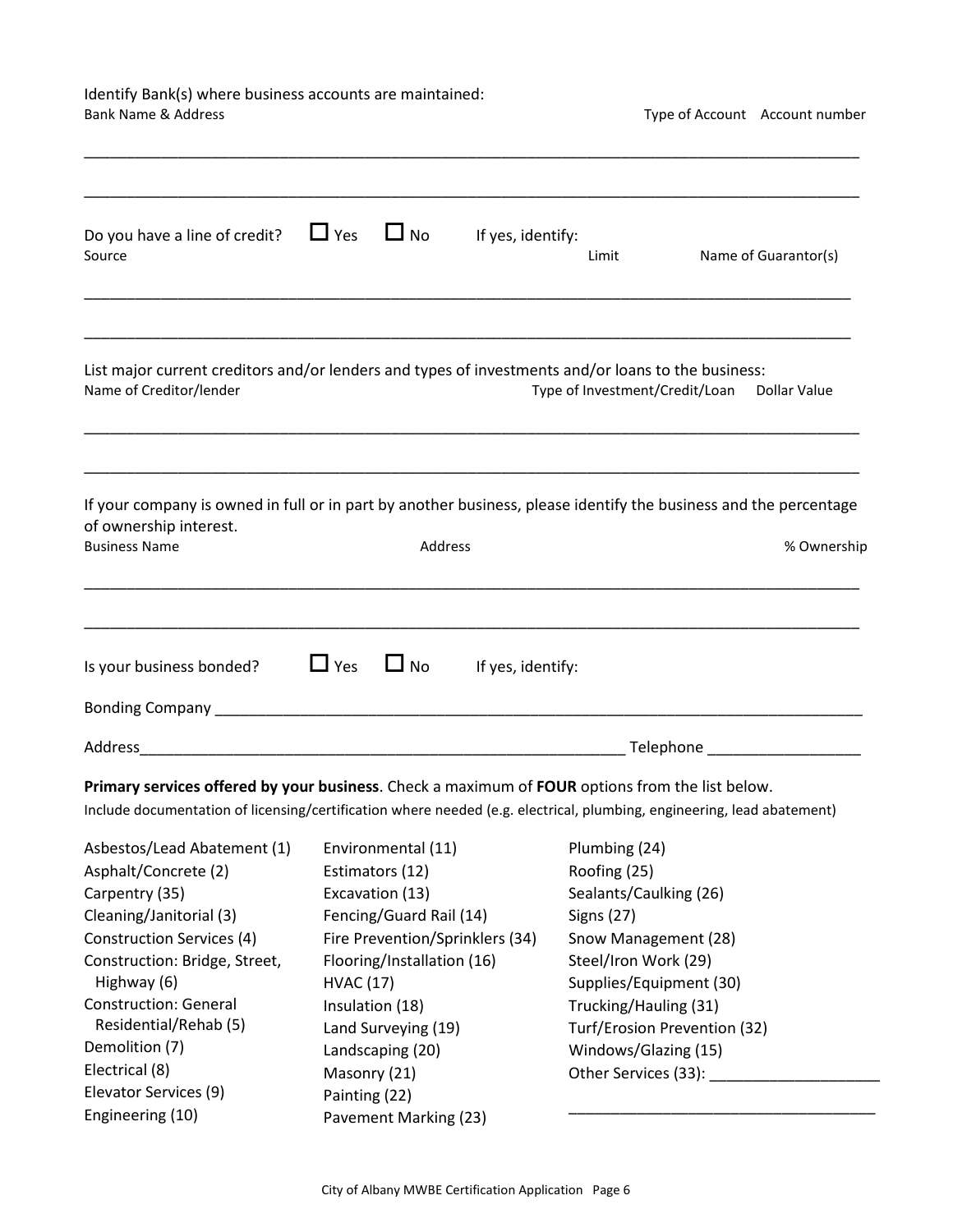## **Supporting Documentation**

#### **A. Required for ALL APPLICANTS.**

Attach copies of the following, if applicable. Please indicate documents submitted by checking appropriate boxes. *Note*: If appropriate documents are not submitted AND no written explanation is given, applications will be delayed or denied.

- $\Box$  Resumes of all principals, partners, officers and/or key employees of the business. Show the home address and telephone number, education, training and employment with dates.
- $\Box$  Bank signature card, bank resolution, or letter from bank identifying persons authorized to conduct transactions, level of authority and limitations, if any.
- $\Box$  Current financial statement
- $\Box$  Most recent two years Federal and State tax returns, including all schedules, where applicable.
- $\square$  Proof of sources of capitalization/investments
- $\Box$  Proof of minority status (i.e. Birth Certificate, Baptismal Certificate, U.S. Passport etc.)
- Proof of United States Citizenship (i.e. Birth Certificate, Baptismal Certificate, U.S. Passport, Naturalization Certificate, etc.) OR Proof of Permanent Resident Alien status
- $\Box$  Lease agreements for office, storage and/or garage space
- $\Box$  All third party agreements including equipment rental, purchase agreements, management service agreements, etc.
- $\Box$  Any employment agreements
- $\Box$  Vehicle registration(s)
- $\Box$  Any MWBE certification, decertification or denial of certification documentation
- $\Box$  Written request for exemption from disclosure regarding trade secrets.

#### **B. Required for a Sole Proprietorship:**

Attach copies of the following. Please indicate documents submitted by checking appropriate boxes.

 $\Box$  Copy of Certificate of Trade Name or Business Trade Name filed with County Clerk (if doing business under an assumed name)

#### **C. Required for a Partnership and a Joint Venture Partnership:**

Attach copies of the following. Please indicate documents submitted by checking appropriate boxes.

- $\square$  Business Certificate
- □ Partnership Agreement
- $\square$  Buy Out Rights

#### **D. Required for a Corporation:**

Attach copies of the following. Please indicate documents submitted by checking appropriate boxes.

- $\Box$  Articles of Incorporation, including date approved by State
- $\square$  Corporation By-Laws
- $\Box$  Minutes of First Corporate organization meeting and amendments
- $\Box$  Copies of all issued stock certificates, front and back, as well as next, un- issued certificate.
- $\Box$  Copy of stock ledger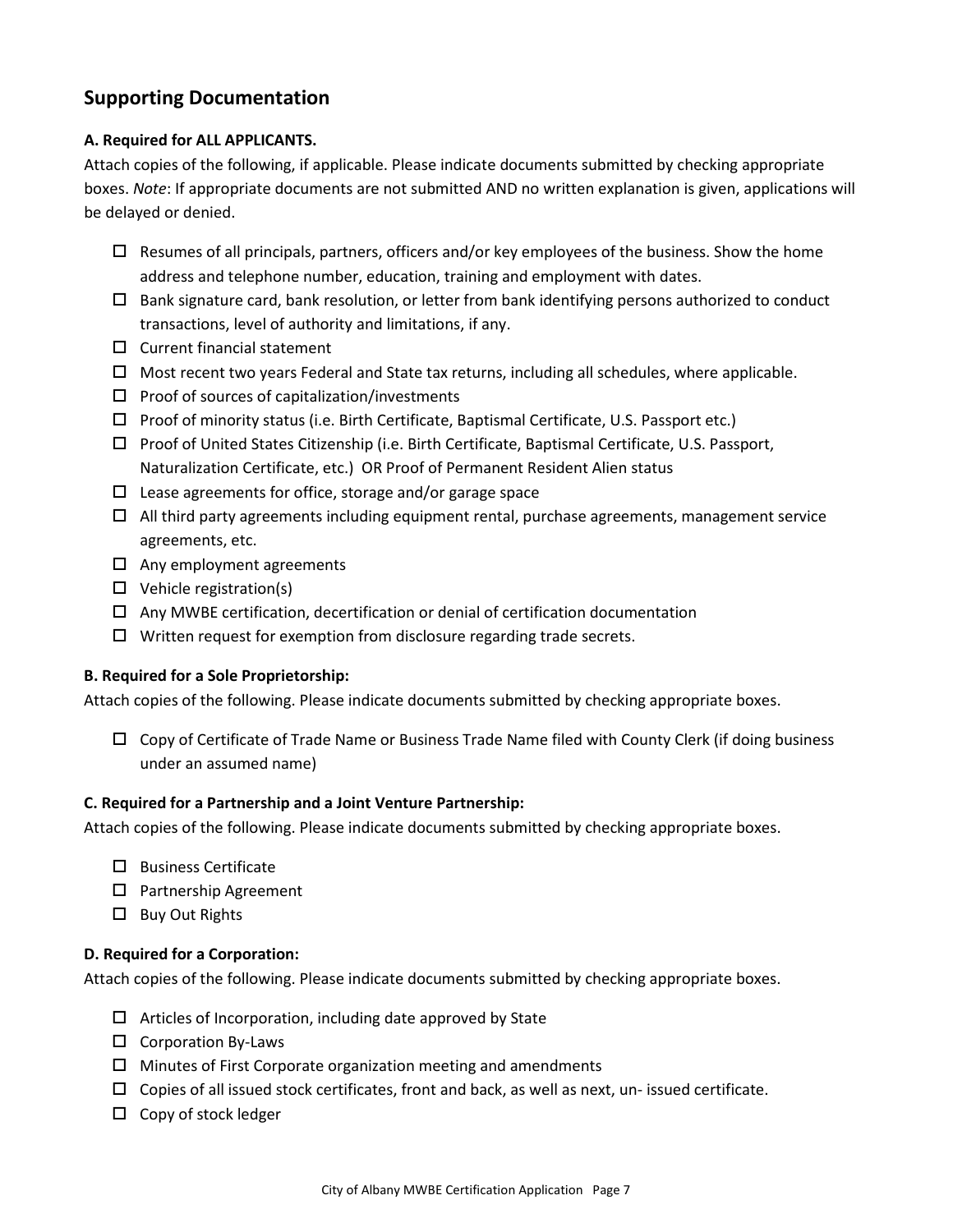- $\Box$  If applicable; furnish copies of agreements relating to:
- a. Stock options
- b. Shareholder agreements
- c. Shareholder voting rights
- d. Restrictions on the disposal of stock loan agreements
- e. Facts pertaining to the value of shares
- f. Buy out rights
- g. Restrictions on the control of the corporation

#### **DEFINITIONS**

The following definitions are consistent with both the New York State Regulations and Albany Code for Certification of Minority and Women Owned Businesses:

#### **Minority-Owned Business Enterprise (MBE)**

A business enterprise which is at least 51% owned by, or in the case of a publicly owned business, at least 51% of the stock is owned by citizens or permanent resident aliens meeting the ethnic definitions of Black, Hispanic, Asian, Hawaiian or Pacific Islander, Native American or Alaskan Native.

#### **Women-Owned Business Enterprise (WBE)**

A business enterprise which is at least 51% owned by, or in the case of a publicly owned business, at least 51% of the stock of which is owned by citizens or permanent resident aliens who are women.

#### **Group Codes:**

**01 Black or African American**: Persons having origins in any of the Black racial groups of Africa.\*

**02 Hispanic/Latino**: Persons of Cuban, Mexican, Puerto Rican, South or Central American, or other Spanish culture or origin, regardless of race.

**03 Asian or Pacific Islander**: Persons having origins in any of the original peoples of the Far East, Southeast Asia, the Indian Subcontinent, the Pacific islands, Hawaii or Samoa.\*

**04 Native American or Alaskan Native**: Persons having origins in any of the original peoples of North, Central and South America, who maintain cultural identification through tribal affiliation or community recognition.\*

**05 Two or More Races:** persons who identify with two or more racial categories listed above\*

#### **06 White**\*

\* not Hispanic/Latino